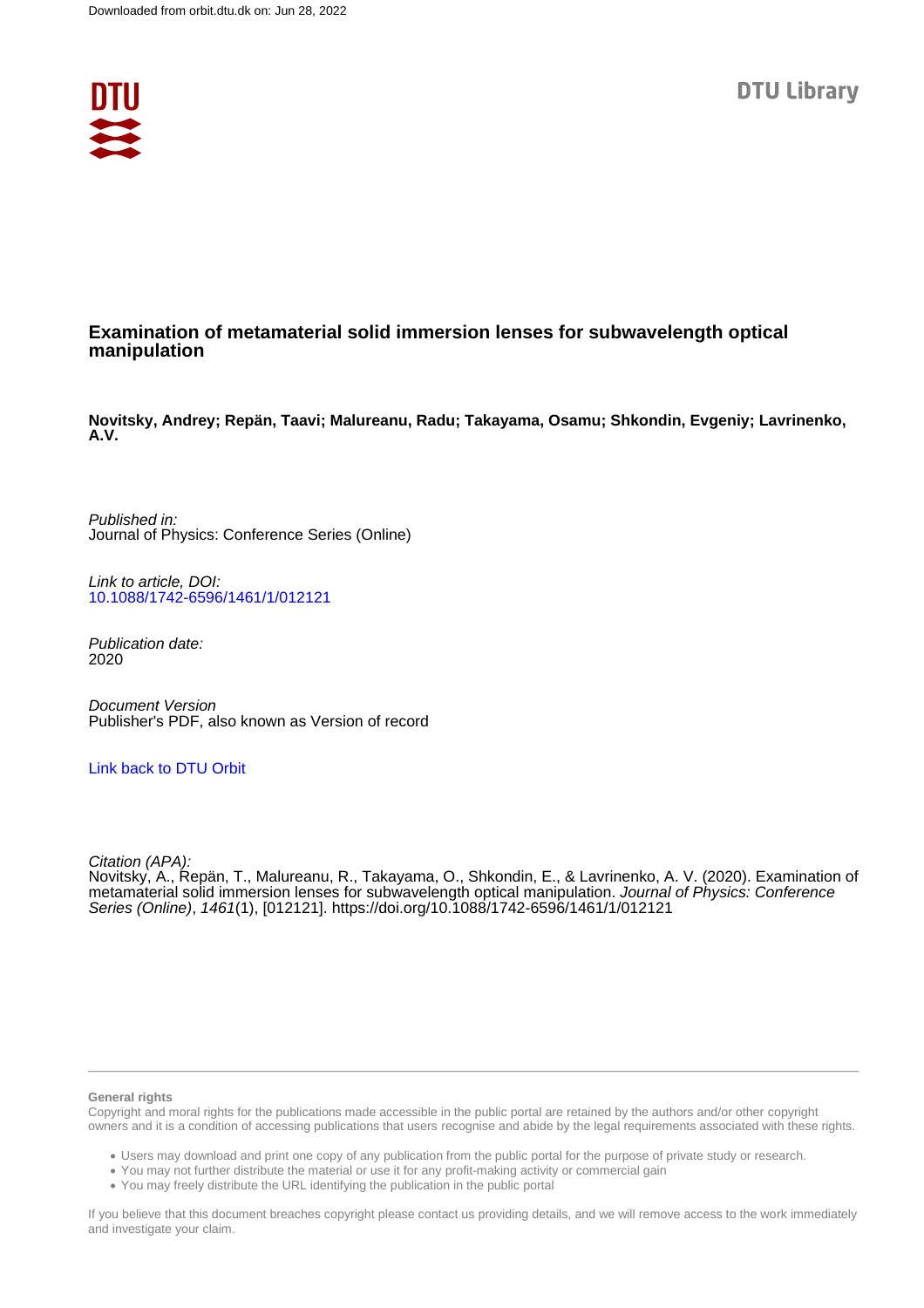## **PAPER • OPEN ACCESS**

## Examination of metamaterial solid immersion lenses for subwavelength optical manipulation

To cite this article: Andrey Novitsky et al 2020 J. Phys.: Conf. Ser. **1461** 012121

View the [article online](https://doi.org/10.1088/1742-6596/1461/1/012121) for updates and enhancements.



# **IOP ebooks**™

Bringing together innovative digital publishing with leading authors from the global scientific community.

Start exploring the collection-download the first chapter of every title for free.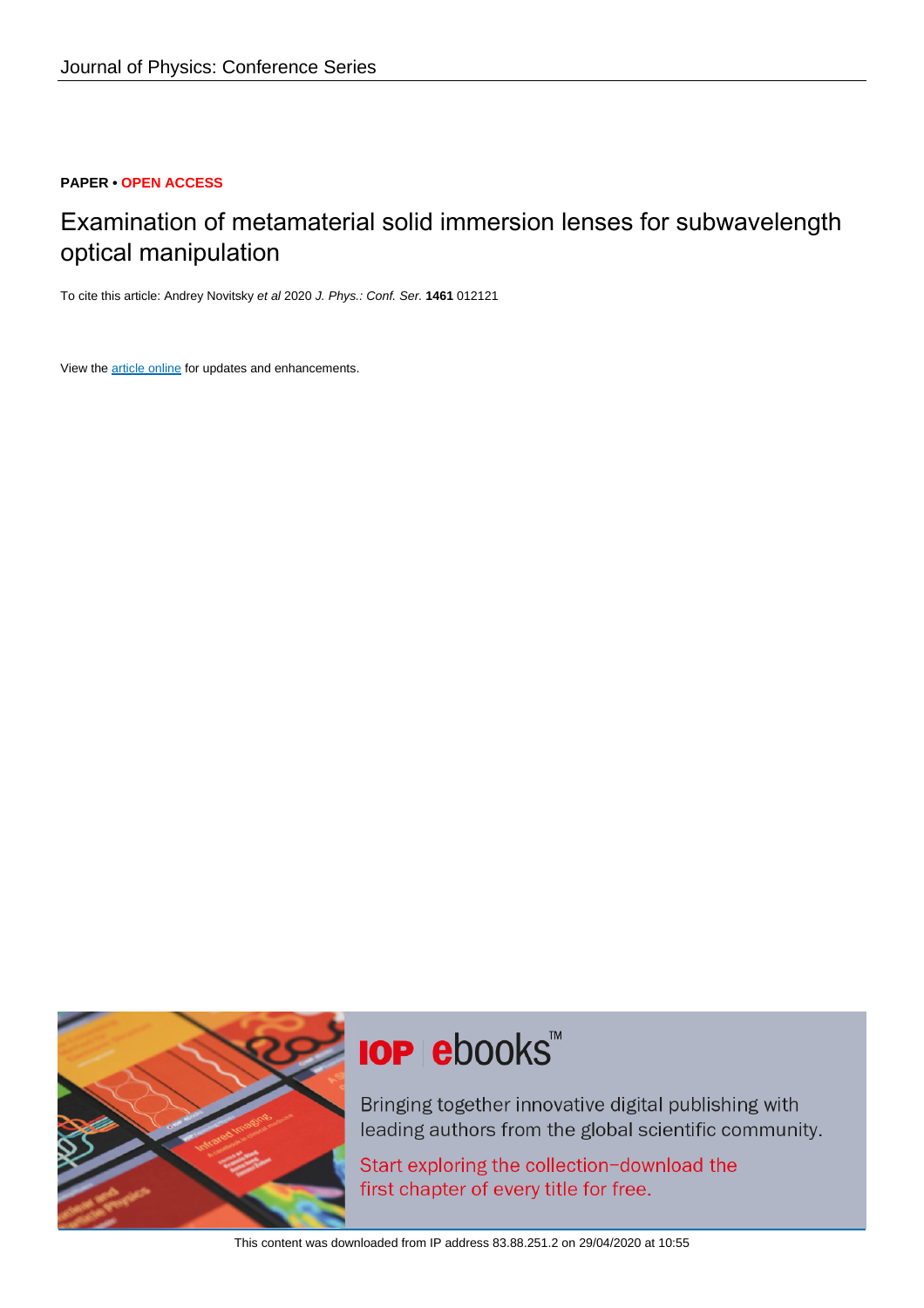# **Examination of metamaterial solid immersion lenses for subwavelength optical manipulation**

**Andrey Novitsky**1*,*2**, T. Rep¨an**2**, R. Malureanu**2**, O. Takayama**2**, E. Shkondin**2**, A.V. Lavrinenko**<sup>2</sup>

IOP Publishing

<sup>1</sup> Department of Theoretical Physics and Astrophysics, Belarusian State University, Nezavisimosti Avenue 4, 220030 Minsk, Belarus

<sup>2</sup> DTU Fotonik, Technical University of Denmark, Ørsteds Plads 343, DK-2800 Kongens Lyngby, Denmark

E-mail: andreyvnovitsky@gmail.com; alav@fotonik.dtu.dk

**Abstract.** We theoretically inspect, whether a recently proposed metamaterial solid immersion lens (a cluster of closely packed nanospheres) possesses super-resolving properties that could be used for subwavelength optical manipulation. Harnessing the multiple scattering theory for assembly of electric dipoles, we investigate the evanescent-wave and point-sourceradiation transmission through the slab of nanospheres to establish the mechanism of superresolution. Our calculations do not confirm resolution of subwavelength details using the metamaterial solid immersion lens.

#### **1. Introduction**

Along with the known metamaterial devices beating the diffraction limit as hyperbolic metamaterials [1] and superlenses [2], the novel type of all-dielectric metamaterial solid immersion lens (mSIL) was proposed in [3, 4]. The authors of [3, 4] insist that nanoscopical structure of the mSIL imroves its resolution beyond that known for the conventional solid immersion lenses. According to [3], two properties of mSILs are responsible for increase of the resolution. The first one is a conversion of evanescent waves to propagating ones allowing to detect an image in the far zone. Second property is associated with a guiding-like (nondiffractive) radiation propagation through a cluster of nanospheres. Our research verifies these features of mSILs, which can be important for subwavelength optical manipulation [5, 6].

#### **2. Light propagation in densely packed assembly of nanospheres**

Here we briefly discuss a scattering of a monochromatic electromagnetic wave with electric field **E***inc* by a closely packed assembly of nanospheres, every second layer of which coincide [see a two-dimensional version of such a packing in Fig. 1 (a)]. In the Cartesian-like basis  $\mathbf{b}_1 = R\mathbf{e}_x$ , **b**<sub>2</sub> =  $\frac{R}{\sqrt{3}}$ **e**<sub>*y*</sub>, **b**<sub>3</sub> =  $\frac{2\sqrt{3}}{\sqrt{3}}$  $\frac{\sqrt{2}R}{\sqrt{3}}$ **e**<sub>z</sub>, the lattice of nanospheres can be described as

$$
\mathbf{r}_{j_1,j_2,j_3} = j_1 \mathbf{b}_1 + [\text{Mod}(3j_1 - 2j_3, 6) - 6j_2] \mathbf{b}_2 + j_3 \mathbf{b}_3,\tag{1}
$$

where  $Mod(3j_1 - 2j_3, 6)$  means the remainder of the division by 6. For a slab of nanospheres characterized by  $-N_x/2 \le j_1 \le N_x/2$ ,  $-N_y/2 \le j_2 \le N_y/2$  and  $0 \le j_3 \le N_z$  one can calculate the total number of particles  $(N_x + 1)(N_y + 1)(N_z + 1)$ .

Content from this work may be used under the terms of theCreative Commons Attribution 3.0 licence. Any further distribution of this work must maintain attribution to the author(s) and the title of the work, journal citation and DOI. Published under licence by IOP Publishing Ltd 1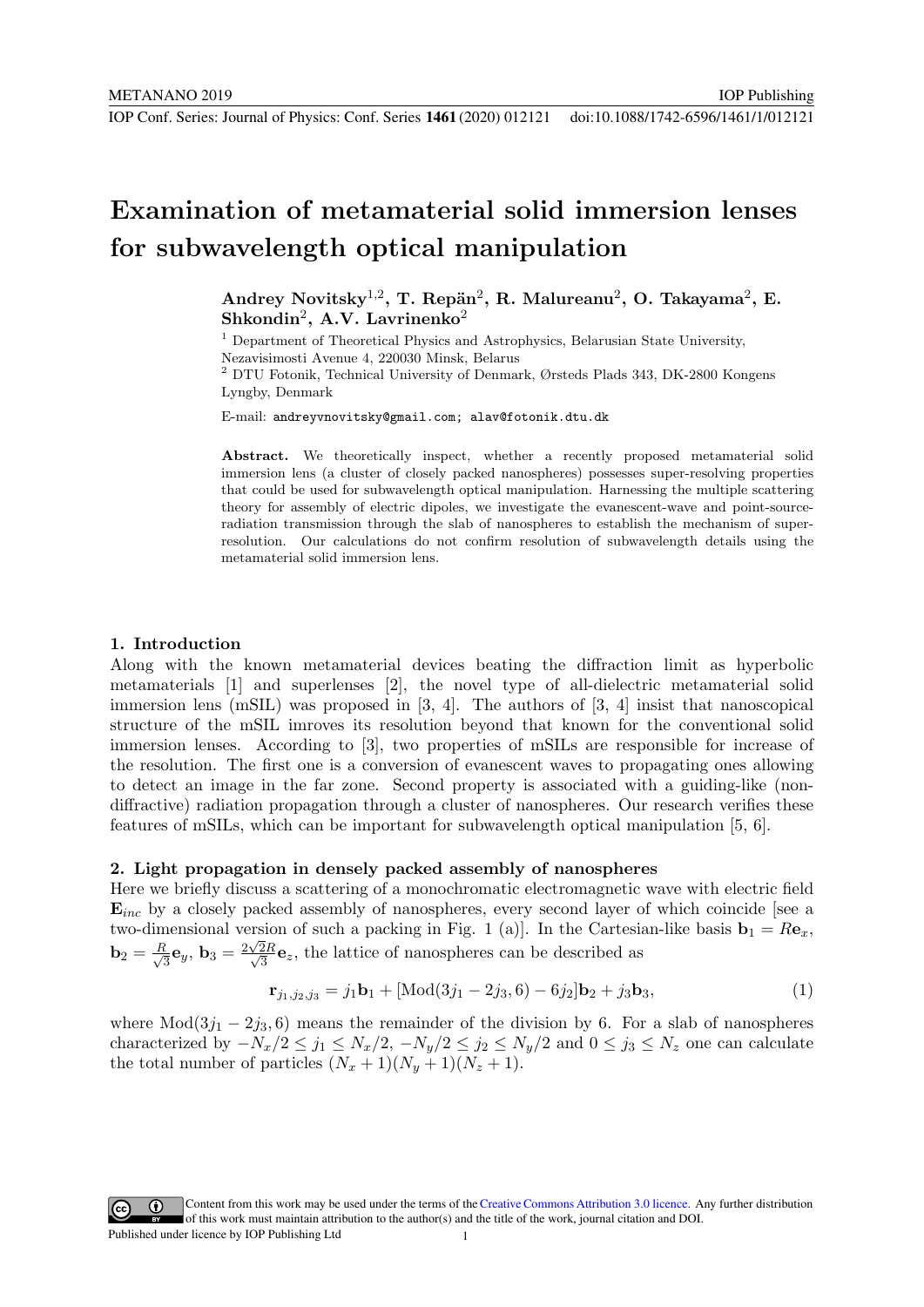IOP Conf. Series: Journal of Physics: Conf. Series **1461** (2020) 012121 doi:10.1088/1742-6596/1461/1/012121



**Figure 1.** (a) Two-dimensional illustration of the assembly of nanospheres. (b) Electric field at the output of the slab of nanospheres and continuous-medium slab of the same thickness and effective refractive index  $n_{eff}$ . Boxes show the allowed bands  $m = 0$  and  $m = 1$  of the periodic structure. (c) Sketchy demonstration of the distribution of dipole moments *p* and electric field *E* in the slab of nanospheres  $(k_x = 2\pi/R)$ .

We exploit the same radii  $R = 7.5$  nm and refractive indices  $n = 2.55$  of nanospheres as in [3] to make a proper comparison. Wavelength of the incident wave  $\lambda = 470$  nm. Effective refractive index of the closely packed assembly  $n_{eff} = 2$ . Since  $R \ll \lambda$ , the nanospheres can be treated as electric dipoles, which electric polarizability  $\alpha = \alpha_0/(1 - 2ik_0^3\alpha_0/3) \approx \alpha_0$ . Here  $\alpha_0 = R^3(n^2 - 1)/(n^2 + 2)$  is a static electric polarizability. Applying definition of the dipole moment  $\mathbf{p} = \alpha \mathbf{E}$  to a nanosphere in the lattice, one writes

$$
\mathbf{p}_{j_1,j_2,j_3} = \alpha \left[ \mathbf{E}_{inc}(\mathbf{r}_{j_1,j_2,j_3}) + \sum_{j'_1,j'_2,j'_3} \hat{G}_E(\mathbf{r}_{j'_1,j'_2,j'_3} - \mathbf{r}_{j_1,j_2,j_3}) \mathbf{p}_{j'_1,j'_2,j'_3} \right],
$$
(2)

where  $\mathbf{p}_{j_1,j_2,j_3}$  is the dipole moment of the nanoparticle at the point  $\mathbf{r}_{j_1,j_2,j_3}$  and  $\hat{G}_E$  is the electric Green function. Solving equation (2) for all nanoparticles, one can find the dipole moments and the field transmitted by the slab of nanospheres as  $\mathbf{E}_{tr}(\mathbf{r}) = \mathbf{E}_{inc}(\mathbf{r}) + \sum_{j_1,j_2,j_3} \hat{G}_E(\mathbf{r} - \hat{G}_E(\mathbf{r}))$  $\mathbf{r}_{j_1,j_2,j_3}(\mathbf{p}_{j_1,j_2,j_3})$ . To accelerate the calculations, one can solve a two-dimensional problem, if some dipole moments are treated equal.

#### **3. Evanescent-to-propagating wave conversion under coherent excitation**

An evanescent wave is described by  $\mathbf{E}_{inc} = E_0 \exp\left(ik_x x - \sqrt{k_x^2 - k_0^2}z\right) \mathbf{e}_y$ , where  $E_0$  is the field amplitude and  $k_x > k_0$  is the transverse wavenumber. We apply the two-dimensional calculation technique, because the field  $\mathbf{E}_{inc}(x, z)$  depends only on the two coordinates and the dipoles of nanospheres in the *y*-direction can be chosen approximately equal for the fixed *x* and *z*.

Expected dependence of the transmitted field  $E_{tr}(k_x) \sim \exp(-\sqrt{k_x^2 - k_0^2}z)$  for a continuous slab shown in Fig. 1(b) violates, if all nanospheres are coherently excited. Coherent excitation corresponds to the in-phase oscillation of the nanoparticles and can be obtained at  $k_x R = 2\pi m$ , where *m* is an integer number. Radiation of coherently emitting dipoles constructively interfere to enhance transmission. In Fig. 1(b) we indeed observe the increase of the transmission at the wavenumbers multiple to the reciprocal lattice number  $2\pi/R$ . More precisely, the dispersion equation  $(k_x - 2\pi m/R)^2 + k_z^2 = n_{eff}^2 \omega^2/c^2$  of the wave in a periodic system provides a number of allowed bands  $2\pi m/R - n_{eff}\omega/c < k_x < 2\pi m/R + n_{eff}\omega/c$  shown by boxes in Fig. 1(b).